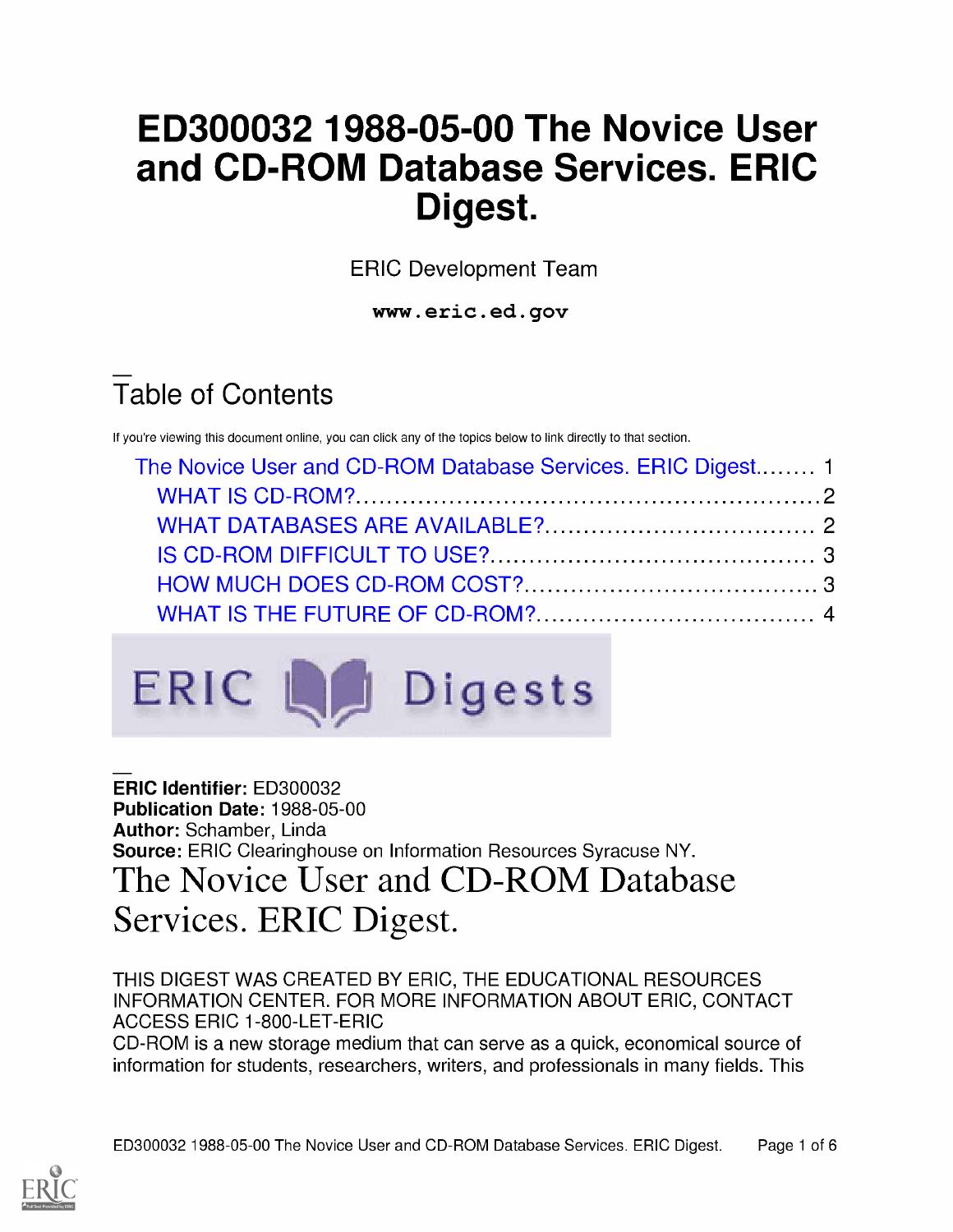digest will address some commonly asked questions that beginning or novice users may have about CD-ROM database services.

## WHAT IS CD-ROM?

CD-ROM is a form of optical disk or laserdisk technology that is similar to the popular digital audio compact disk, or CD. As their name implies, CDs are written to and read by the concentrated light beam of a laser. The laser creates tiny pits, representing bits of digitized information, on the plastic surface of the disk. An optical disk can contain information in any form, including audio, video, text, graphics, or a combination. Unlike magnetic media (audio and videotapes, floppy and hard computer disks), optical disks are almost error-free and indestructible.

CD-ROM is a compact disk with read-only memory: information stored on it cannot be changed. The most conspicuous advantage of CD-ROM is its large storage capacity. One disk with 550 megabyte capacity can store 220,000 pages of text, or the equivalent of about 1,500 floppy disks. Used with a microcomputer, CD-ROM greatly expands the microcomputer's ability to deliver information in an interactive environment. CD-ROM databases can be accessed directly by users, thus freeing them from the necessity of consulting (and paying) an expert to do online mainframe searches. Information from many CD-ROM databases can be downloaded to floppy disk for later use with a word processor or other software, or printed on paper.

CD-ROM does have several disadvantages. Its greatest drawback is that information cannot be added or erased by the user. And CD-ROM still does not have the storage capacity to handle full-text documents in very large databases: many are indexes containing citations with abstracts. A number of databases are updated monthly or quarterly, but for current information such as news, this may not be sufficient. And while CD-ROM is capable of storing mixed media, most publishers offer text because text requires the least storage space. Full-motion video is not yet economical. Finally, the hardware does not allow a full range of flexibility and compatibility for those who wish to use more than one CD-ROM product.

#### WHAT DATABASES ARE AVAILABLE?

CD-ROM versions of nearly all popular reference sources are showing up in libraries, schools, colleges, and professional institutions. One of the earliest (1985) and most popular products is Grolier's Electronic Encyclopedia, which packs the entire text of the 20-volume The Academic American Encyclopedia onto one CD-ROM. An impressive resource for writers is Microsoft Bookshelf, which contains 10 classic reference books on one CD-ROM. These include a dictionary, thesaurus, spellchecker, almanac, Bartlett's Familiar Quotations, the Chicago Manual of Style, and a zip-code directory. Other CD-ROM products include InfoTrac II (Information Access Company), with listings from The New York Times Index and many other newspapers and magazines, and the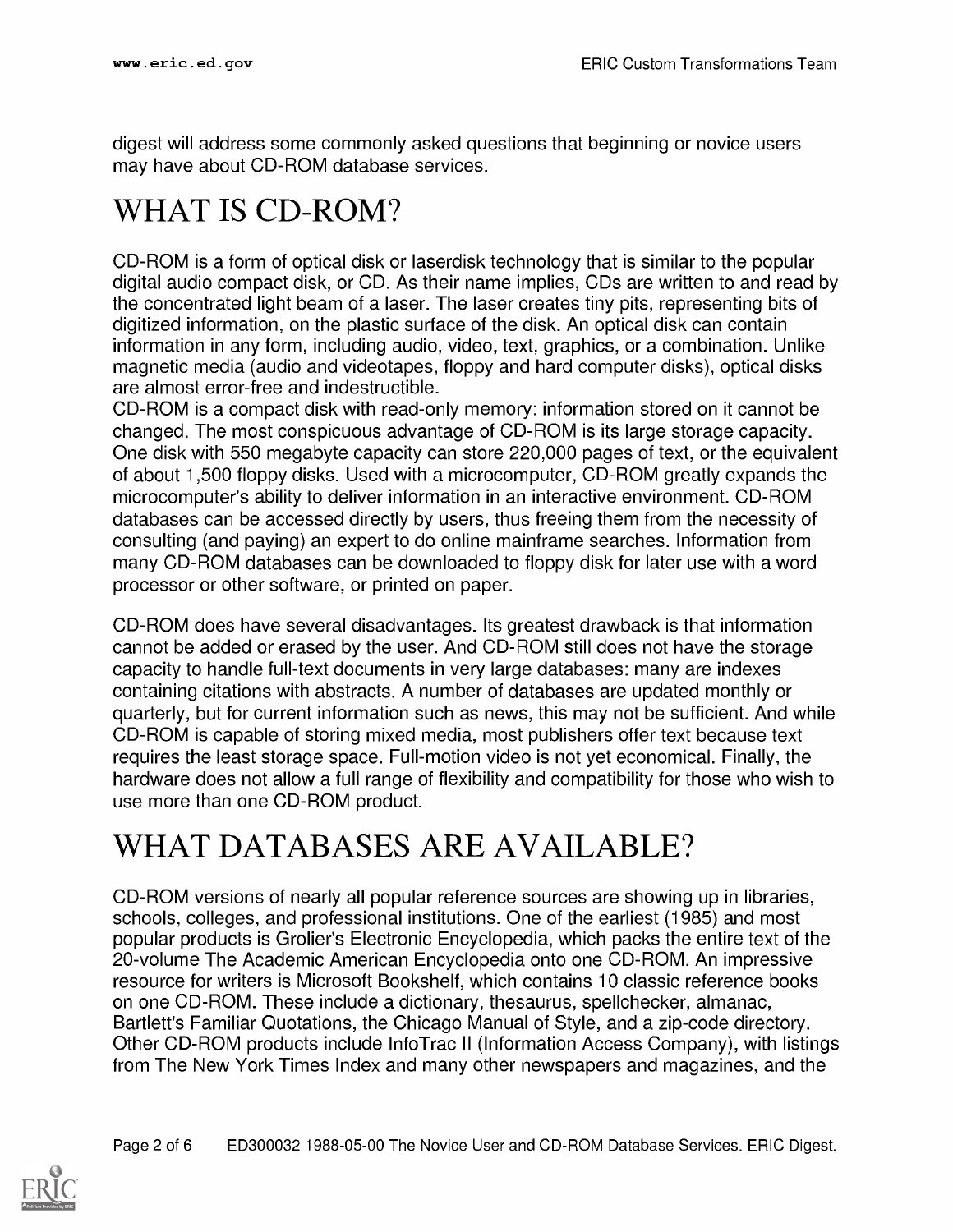Readers' Guide to Periodical Literature (H.W. Wilson). Two visual resources are Facts on File Visual Dictionary (Facts on File) and On the World (GEOVISION). On the World contains maps and lets the user create graphics, symbol overlays, and text. Substantial portions of enormous reference and research databases for business, law, medical and life sciences, social sciences, and engineering and hard sciences are available on CD-ROM, sometimes from more than one publisher.

#### IS CD-ROM DIFFICULT TO USE?

Most novices find CD-ROM easy and fun to use. Microsoft Bookshelf, for example, operates like a desktop utility. The writer uses just a few keystrokes to display a menu of reference books across the top of the screen, open a "window" for the desired resource, find the information (such as a zip code) and, if desired, download the information directly into the text he or she is writing. Using many CD-ROM databases, however, requires learning some basic computer searching skills. Fortunately, most CD-ROM search software allows users to develop these skills naturally as they access information. Help is available through help screens and printed manuals. Many publishers also offer onscreen or print, and toll-free assistance numbers. Usually the search proceeds through a series of menus, beginning with choices of search fields, such as author, title, or subject. Users type in keywords and the system tells them how many items in the database contain those words. They call up and read the items and, again using menus, decide whether to print the information they want or download (save) it on a floppy or hard disk for later editing with a word processor. As users become more accustomed to searching, they can begin to use more sophisticated functions. For instance, they can use partial words as search terms (truncation), impose conditions such as "and," "or," or "not" (Boolean operators) between search terms, or combine different search fields in a single query. The software also offers different ways to browse through the indexes or the database itself. The new Grolier's illustrated encyclopedia, for example, has a hypertext feature that allows the user who is curious about a highlighted term in the text to access a definition or cross-reference instantly.

Novice users who are already familiar with computers and with library searching will find it easier to learn to search a CD-ROM. The tendency is usually to retrieve too much information: users must be able first to state their requests in specific terms, then to manage and synthesize the information they obtain. Institutions that have installed CD-ROM systems have found that another tendency is to rely too much on the CD-ROM database and forget that (1) other, traditional, reference sources are available, and (2) the library may not have all the materials described in an index database. Finally, one drawback of searching CD-ROMs is that not all search programs are created equal: users who access more than one database may need to adjust their skills for different software.

## HOW MUCH DOES CD-ROM COST?

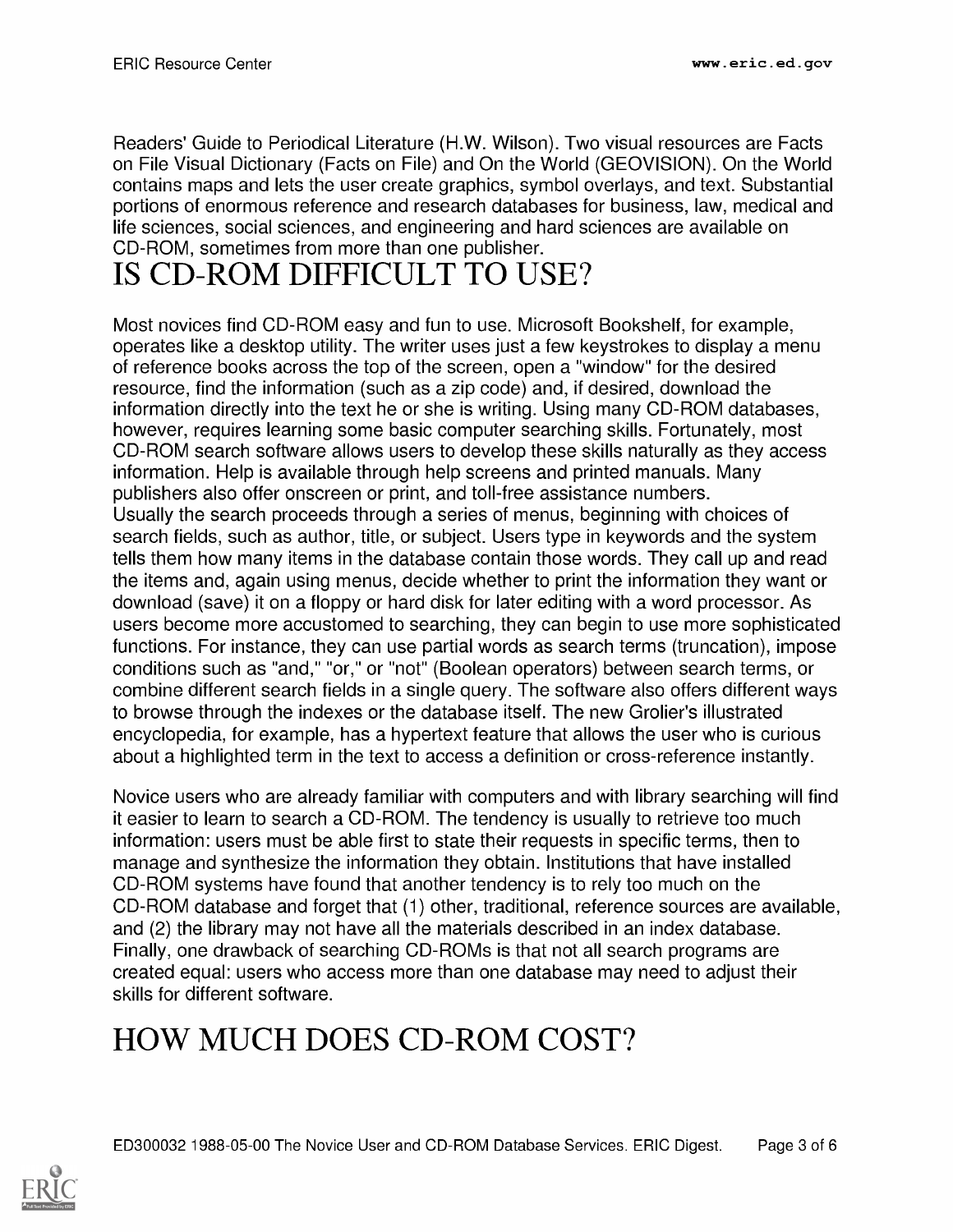A CD-ROM system can easily cost thousands of dollars. Disks run from a low end of about \$200, to \$2,000 or more for specialized research databases. Databases that are available on a subscription basis include regular updates and require the payment of an annual licensing fee. Minimum hardware requirements are a microcomputer and a CD-ROM drive. An interface card placed inside the computer connects it with the CD-ROM drive. Many systems call for IBM or compatible microcomputers with hard drives and at least 512K capacity, and most users also want color monitors and printers. Some research is necessary: not all CD-ROM drives read all CD-ROMs, and none read audio CDs. CD-ROM drives are sold at typical computer, electronics, and department stores. Package deals, including equipment leases and upgrade kits, are available. Microsoft, for example, is working on an agreement with Sears to sell its Bookshelf product with a CD-ROM drive for about \$1,100.

While these costs may be discouraging for the individual, there is a bright side. Libraries and schools, which tend to find CD-ROM more convenient and less expensive than online searching and printed materials, are offering CD-ROM services for little or no charge. They also offer personal assistance in the form of librarians or instructors. This allows the novice user to become familiar with the technology before making a purchase. In the meantime, new products are being developed, existing products improved, and prices coming down in this highly competitive market.

#### WHAT IS THE FUTURE OF CD-ROM?

As enthusiastic as users have been toward CD-ROM and other optical disk technologies, the most exciting news is yet to come. Designers are currently developing media that can be written to and erased, including WORM (write once-read many) and DRAW (direct read after write). They are also exploring ways to increase the capacity of compact disks further, which would allow storage of more full-text databases such as newspapers. New chips compress audio and video data, thus making it more feasible to combine graphics and text for user-generated documents, desktop publishing, and presentation graphics, and to offer more full-motion video. Greater storage space increases the potential for more powerful software, including highly interactive programs, natural language interfaces, and artificial intelligence. Research efforts include CD-I (compact disk interactive) and DVI (digital video interactive). Databases are only the beginning. Optical disk applications include education and training at all levels from kindergarten to corporation. With enhanced interactivity and creative combinations of text, audio, and video, education in general will become more like entertainment. Children, for instance, will teach themselves reading and math skills while playing "games" with joysticks. Other products include intelligent games and simulations, drawing and painting, filming and animation, musical composition, and of course much improved capabilities for document writing and data analysis.

Inconveniences of current CD-ROM systems are being addressed. "Jukeboxes" now allow users to access many disks without manually changing them, and "daisy chains" allow more than one drive to be linked together. Hardware in general will become more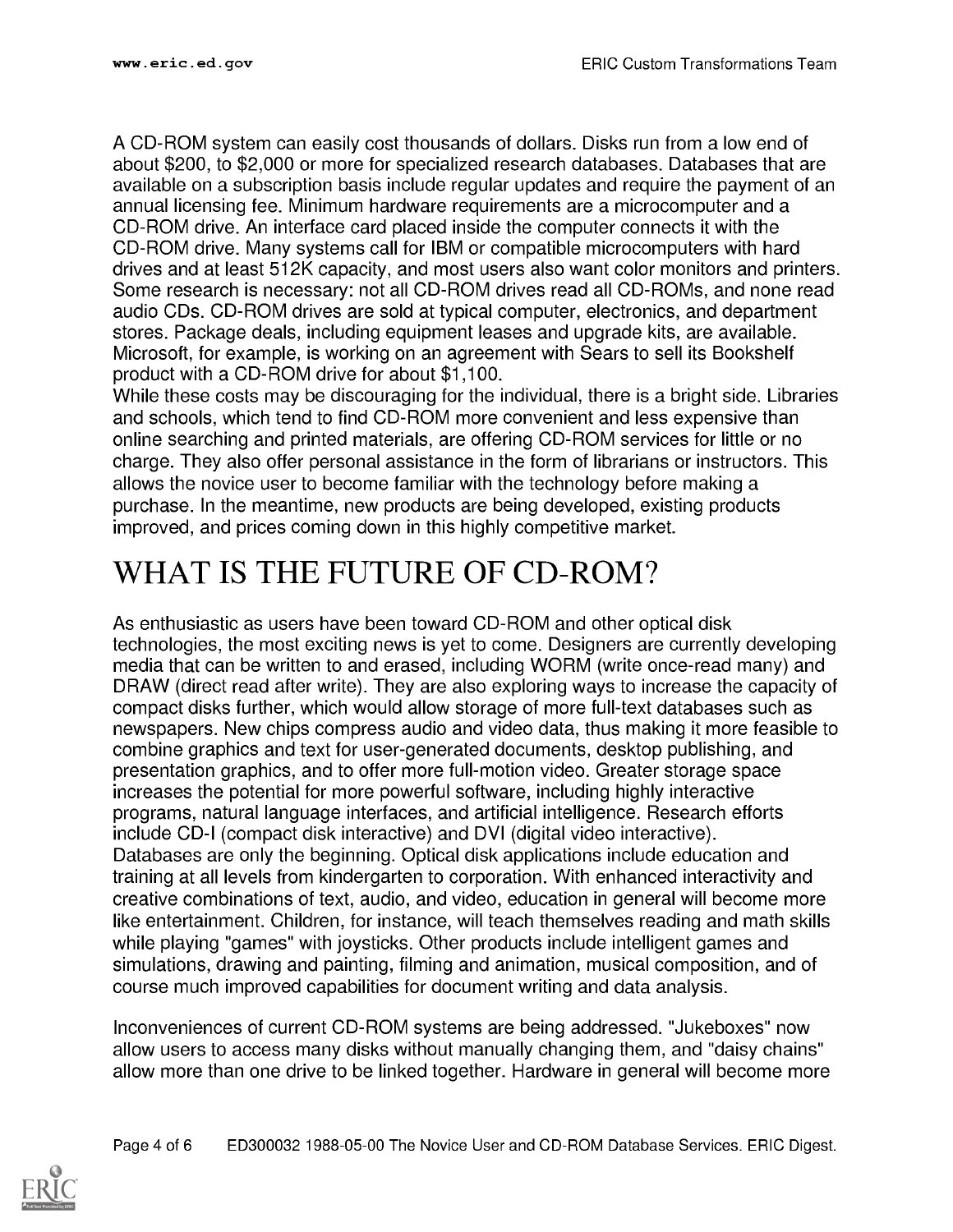standardized, less expensive, and more transportable. Multipurpose CD players will be able to stand alone without microcomputers. Portable units in cars, for instance, will provide maps and tourist information, mechanical diagnostics, and music.

While optical disk technologies are still very young--audio CDs were introduced in 1982 and CD-ROMs in 1984--their potential is revolutionary. New products are being marketed so fast that almost the only way to keep up is to read articles and advertisements in periodicals such as Byte Magazine, CD-ROM Review, Database, Electronic and Optical Publishing Review, Optical Information Systems, and PC World. Product reviews and publisher directories also appear in professional journals for educators, library and information specialists, and researchers in areas including management, law, economics, medicine, and agriculture.

#### **REFERENCES**

Becker, Karen A. CD-ROM: A PRIMER. C&RL News, 48(7), July/August 1987, 388-399. Dodson, Carolyn. CD-ROMS FOR THE LIBRARY. Special Libraries, 78(3), Summer 1987, 191-194. Gallinger, Susan. CD-ROM TECHNOLOGY EXPANDS INFORMATION DELIVERY IN PUBLIC LIBRARIES: USING INFOTRAC II. Optical Information Systems, 7(6), November/December 1987, 391-395. Hlava, Marjorie M. K. and Reinke, Susan P. CD-ROM: HOW THE USERS REACT. Bulletin of the American Society for Information Science, 14(1), October/November 1987, 23-24. Lambert, Steve and Ropiequet, Suzanne, eds. CD ROM: The NEW PAPYRUS. Redmond, WA: Microsoft Press, 1986. McGinty, Tony. THREE TRAILBLAZING TECHNOLOGIES FOR SCHOOLS. Electronic Learning, 7(1), September 1987, 26-30. McManus, R. THE REFERENCE ROM. PC World, 5(4), April 1987, 236-239. Miller, David C. CD ROM JOINS THE NEW MEDIA HOMESTEADERS. Educational Technology, 27(3), March 1987, 33-35. Miller, David C. EVALUATING CDROMS: TO BUY OR WHAT TO BUY? Database, 10(3), June 1987, 36-42. Miller, Tim. EARLY USER REACTION TO CD-ROM AND VIDEODISC-BASED OPTICAL INFORMATION PRODUCTS IN THE LIBRARY MARKET. Optical Information Systems, 7(3), May-June 1987, 205-209. Pearce, Karla J. CD-ROM: CAVEAT EMPTOR. Library Journal, 113(2), February 1, 1988, 37-38. Peters, Charles. DATABASES ON CD-ROM: COMPARATIVE FACTORS FOR PURCHASE. Electronic Library, 5(3), June 1987, 154-160. Saviers, Shannon Smith. REFLECTIONS ON CD-ROM: BRIDGING THE GAP BETWEEN TECHNOLOGY AND PURPOSE. Special Libraries, 78(4), Fall 1987, 288-294. Stewart, Linda. PICKING CD-ROMS FOR PUBLIC USE. American Libraries, 18(9), October 1987, 738-740. Vandergrift, Kay E., Kemper, Marlyn, Champion, Sandra, and Hannigan, Jane Anne. CD-ROM: PERSPECTIVES ON AN EMERGING TECHNOLOGY. School Library Journal, 33(10), June/July 1987, 27-31

This digest was prepared by Linda Schamber, School of Information Studies, Syracuse University, for the ERIC Clearinghouse on Information Resources. May 1988.